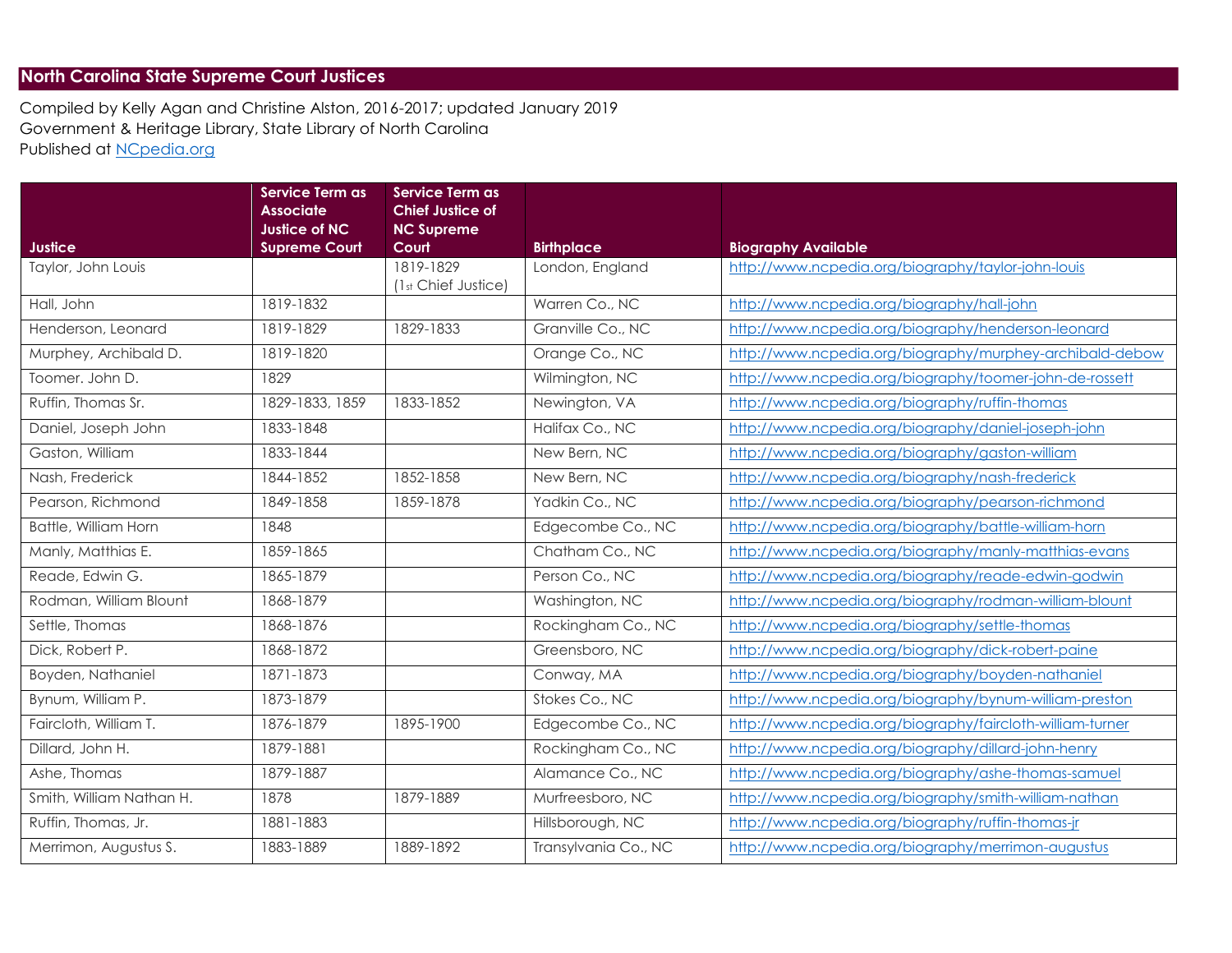|                           | <b>Service Term as</b><br><b>Associate</b>   | Service Term as<br><b>Chief Justice of</b> |                         |                                                          |
|---------------------------|----------------------------------------------|--------------------------------------------|-------------------------|----------------------------------------------------------|
| Justice                   | <b>Justice of NC</b><br><b>Supreme Court</b> | <b>NC Supreme</b><br>Court                 | <b>Birthplace</b>       | <b>Biography Available</b>                               |
| Davis, Joseph J.          | 1887-1892                                    |                                            | Franklin Co., NC        | http://www.ncpedia.org/biography/davis-joseph-jonathan   |
| Shepherd, James E.        | 1889-1892                                    | 1892-1895                                  | Mintonville, VA         | http://www.ncpedia.org/biography/shepherd-james-edward   |
| Avery, Alphonso C.        | 1889-1897                                    |                                            | Burke Co., NC           | http://www.ncpedia.org/biography/avery-alphonso-calhoun  |
| Clark, Walter M.          | 1892-1903                                    | 1903-1924                                  | Halifax Co., NC         | http://www.ncpedia.org/biography/clark-walter-mckenzie   |
| <b>Burwell, Armistead</b> | 1892-1895                                    |                                            | Hillsborough, NC        |                                                          |
| McRae, James C.           | 1892-1895                                    |                                            | Fayetteville, NC        | http://www.ncpedia.org/biography/macrae-james-cameron    |
| Furches, David M.         | 1895-1901                                    | 1901-1903                                  | Davie Co., NC           | http://www.ncpedia.org/biography/furches-david-moffatt   |
| Montgomery, Walter        | 1895-1905                                    |                                            | Warrenton, NC           | http://www.ncpedia.org/biography/montgomery-walter       |
| Douglas, Robert M.        | 1897-1905                                    |                                            | Rockingham Co., NC      | http://www.ncpedia.org/biography/douglas-robert-martin   |
| Cook, Charles A.          | 1901-1903                                    |                                            | Warrenton, NC           | http://www.ncpedia.org/biography/cook-charles-alston     |
| Connor, Henry G.          | 1903-1923                                    |                                            | Wilmington, NC          | http://www.ncpedia.org/biography/connor-henry-groves     |
| Walker, Platt D.          | 1903-1923                                    |                                            | Wilmington, NC          | http://www.ncpedia.org/biography/walker-platt-dickinson  |
| Brown, George H., Jr.     | 1905-1920                                    |                                            | Washington, NC          | http://www.ncpedia.org/biography/brown-george-hubbard    |
| Hoke, William A.          | 1905-1924                                    | 1924-1925                                  | Lincolnton, NC          | http://www.ncpedia.org/biography/hoke-william-alexander  |
| Manning, James S.         | 1909-1911                                    |                                            | Pittsboro, NC           | http://www.ncpedia.org/biography/manning-james-smith     |
| Allen, William R.         | 1911-1921                                    |                                            | Kenansville, NC         | http://www.ncpedia.org/biography/allen-william-reynolds  |
| Adams, William J.         | 1921-1934                                    |                                            | Rockingham, NC          |                                                          |
| Stacy, Walter P.          | 1921-1925                                    | 1925-1951                                  | Ansonville, NC          | http://www.ncpedia.org/biography/stacy-walter-parker     |
| Clarkson, [Robert] Heriot | 1923-1942                                    |                                            | Kingville, SC           | http://www.ncpedia.org/biography/clarkson-robert-heriot  |
| Connor, George W.         | 1924-1938                                    |                                            | Wilson, NC              | http://www.ncpedia.org/biography/connor-george-whitfield |
| Varser, Lycurgus R.       | 1925                                         |                                            | Gates Co., NC           |                                                          |
| Brodgen, Willis J.        | 1926-1935                                    |                                            | Wayne Co., NC           |                                                          |
| Schenk, Michael           | 1934-1948                                    |                                            | Lincoln Co., NC         |                                                          |
| Devin, William A.         | 1935-1951                                    | 1951-1954                                  | Granville Co., NC       |                                                          |
| Barnhill, Maurice V.      | 1937-1954                                    | 1954-1956                                  | Halifax Co., NC         |                                                          |
| Winborne, John Wallace    | 1937-1956                                    | 1956-1962                                  | Chowan Co., NC          | http://www.ncpedia.org/biography/winborne-john-wallace   |
| Seawell, Aaron A. F.      | 1938-1945                                    |                                            | Moore Co., NC (now Lee) |                                                          |
| Denny, Emery B.           | 1942-1962                                    | 1962-1966                                  | Surry Co., NC           | http://www.ncpedia.org/biography/denny-emery-byrd        |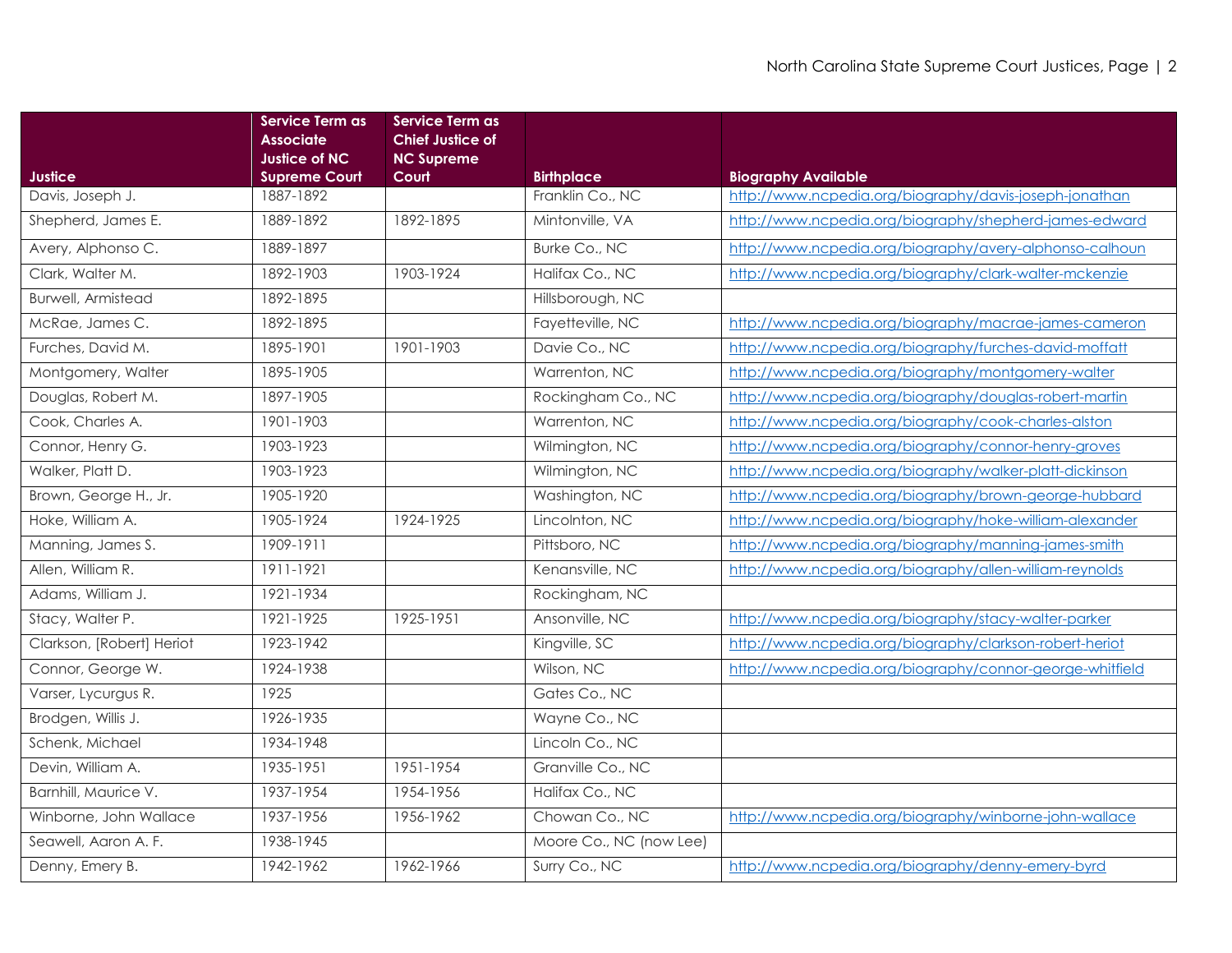|                             | Service Term as<br><b>Associate</b><br><b>Justice of NC</b> | <b>Service Term as</b><br><b>Chief Justice of</b><br><b>NC Supreme</b> |                      |                                                        |
|-----------------------------|-------------------------------------------------------------|------------------------------------------------------------------------|----------------------|--------------------------------------------------------|
| <b>Justice</b>              | <b>Supreme Court</b>                                        | Court                                                                  | <b>Birthplace</b>    | <b>Biography Available</b>                             |
| Ervin, Samuel J.            | 1948-1954                                                   |                                                                        | Clarendon Co., SC    | http://www.ncpedia.org/biography/ervin-samuel-james-jr |
| James, Murray G.            | 1950                                                        |                                                                        | Pender Co., NC       |                                                        |
| Johnson, Jefferson D., Jr.  | 1950-1959                                                   |                                                                        | Garland, NC          | http://www.ncpedia.org/biography/johnson-jeff-deems    |
| Valentine, Itimous T.       | 1951-1952                                                   |                                                                        | Nash Co., NC         |                                                        |
| Parker, Robert Hunt         | 1952-1966                                                   | 1966-1969                                                              | Enfield, NC          | http://www.ncpedia.org/biography/parker-robert-hunt    |
| Bobbitt, William H.         | 1954-1969                                                   | 1969-1975                                                              | Wake Co., NC         |                                                        |
| Higgins, Carlisle W.        | 1954-1975                                                   |                                                                        | Allegheny Co., NC    |                                                        |
| Rodman, William Blount, Jr. | 1956-1965                                                   |                                                                        | Beaufort Co., NC     |                                                        |
| Moore, Clifton L.           | 1959-1966                                                   |                                                                        | Pender Co., NC       | http://www.ncpedia.org/biography/moore-clifton-leonard |
| Sharp, Susie M.             | 1962-1974                                                   | 1974-1991                                                              | Rocky Mount, NC      | http://www.ncpedia.org/sharp-susie-marshall            |
| Lake, I. Beverly Sr.        | 1965-1978                                                   |                                                                        | Wake Co., NC         |                                                        |
| Pless, J. Will              | 1966-1968                                                   |                                                                        | Transylvania Co., NC |                                                        |
| Branch, Joseph              | 1966-1979                                                   | 1980-1986                                                              | Halifax Co., NC      |                                                        |
| Huskins, J. Frank           | 1968-1982                                                   |                                                                        | Yancey Co., NC       |                                                        |
| Moore, Dan K.               | 1969-1978                                                   |                                                                        | Asheville, NC        | http://www.ncpedia.org/biography/governors/moore-dan   |
| Exum, James G.              | 1975-1986                                                   | 1986-1994                                                              | Green Co., NC        |                                                        |
| Copeland, J. William        | 1975-1984                                                   |                                                                        | Northampton Co., NC  |                                                        |
| Britt, David M.             | 1978-1982                                                   |                                                                        | Robeson Co., NC      |                                                        |
| Brock, Walter E.            | 1979-1980                                                   |                                                                        | Anson Co., NC        |                                                        |
| Carlton, J. Phil            | 1979-1983                                                   |                                                                        | Edgecombe Co., NC    |                                                        |
| Meyer, Louis B.             | 1981-1995                                                   |                                                                        | Wilson Co., NC       |                                                        |
| Mitchell, Burley            | 1982-1995                                                   | 1995-1999                                                              | Wake Co., NC         |                                                        |
| Frye, Henry                 | 1983-1999                                                   | 1999-2000                                                              | Richmond Co., NC     |                                                        |
| Vaughn, Earl W.             | 1985                                                        |                                                                        | Rockingham Co., NC   |                                                        |
| Billings, Rhoda             | 1985-1986                                                   | 1986                                                                   | Wilkes Co., NC       |                                                        |
| Browning, Robert R.         | 1986<br>(appointed)                                         |                                                                        | Pitt Co., NC         |                                                        |
| Parker, Francis Iredell     | 1986                                                        |                                                                        | Mecklenburg Co., NC  |                                                        |